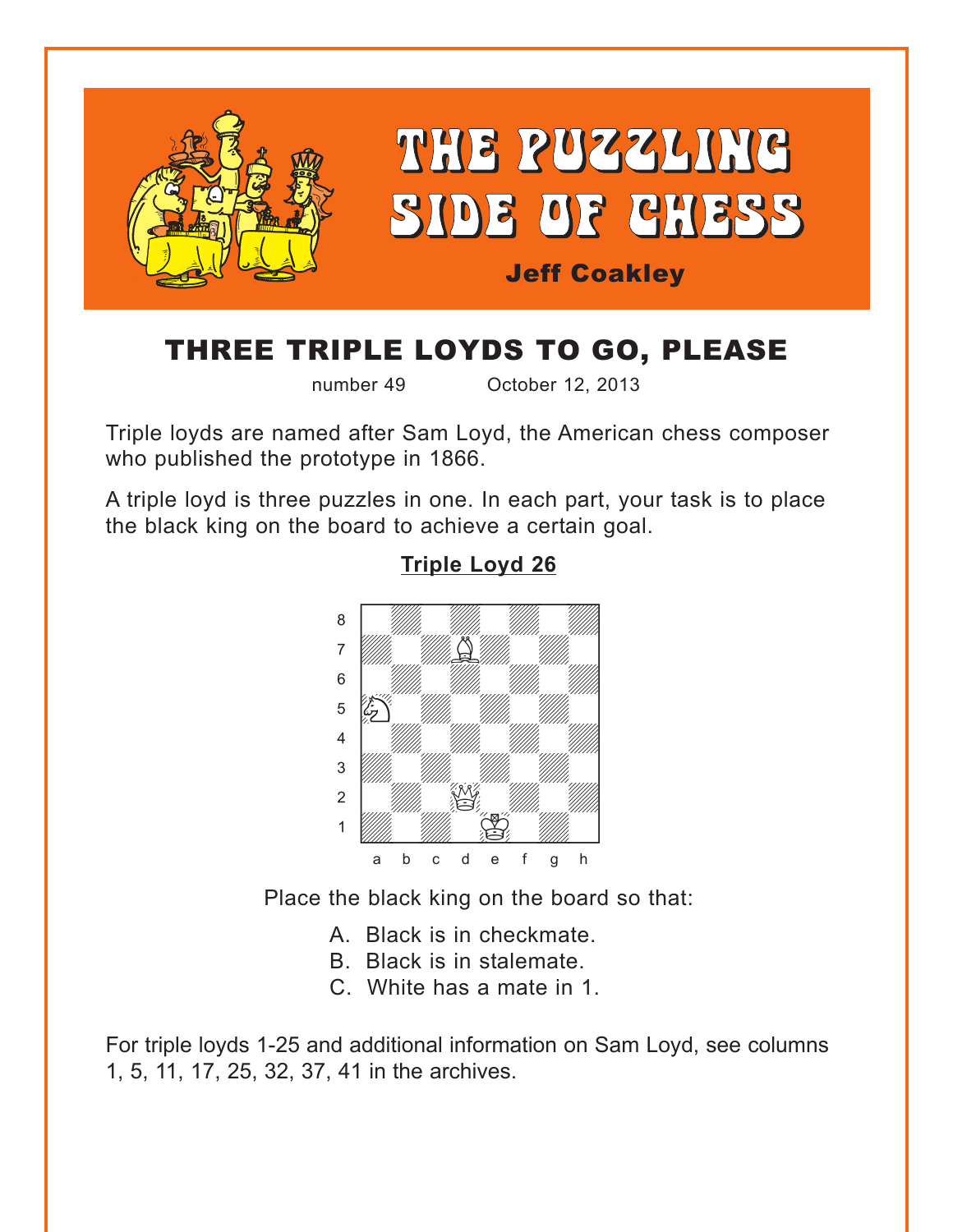<span id="page-1-0"></span>

**TRES AMIGOS** 

**Triple Loyd 27** 



Place the black king on the board so that:

- A. Black is in checkmate.
- B. Black is in stalemate.
- C. White has a mate in 1.

Chess problems without any pawns are known as aristocrats. All eight white officers are present in the next position. Perhaps we could call it a full aristocrat. Or even better, "a house of lords".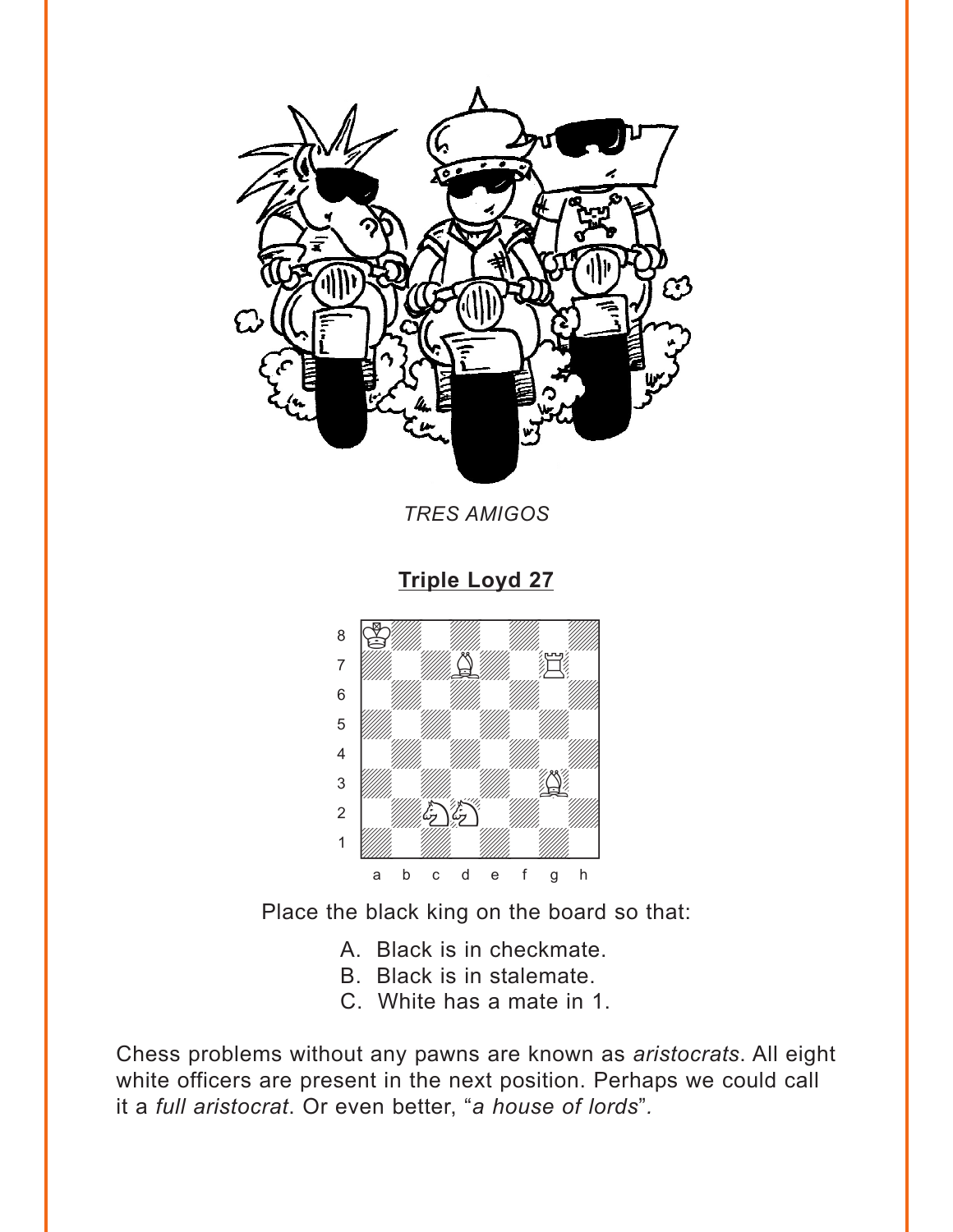## **[Triple Loyd 28](#page-4-0)**

<span id="page-2-0"></span>

Place the black king on the board so that:

- A. Black is in checkmate.
- B. Black is in stalemate.
- C. White has a mate in 1.

Triple loyds are not the only kind of chess problem in which pieces are added to the board. There is a wide range of possibilities.

In an "inverted loyd", the black king is already on the board and the white pieces must be added.



#### **[Inverted Loyd 06](#page-4-0)**

Place a white rook, bishop, and knight on the board so that White has a mate in 1.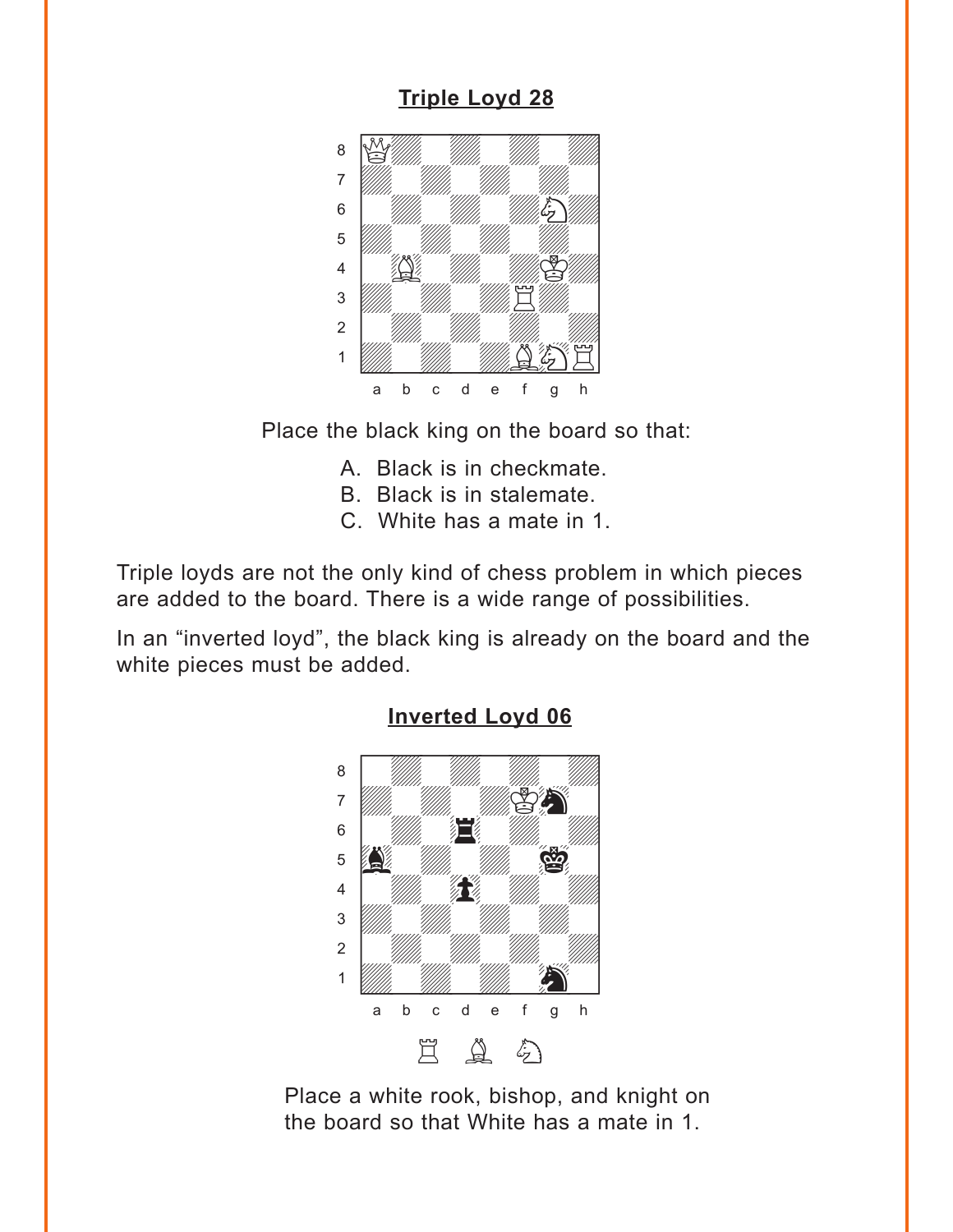# <span id="page-3-0"></span>**SOLUTIONS**

All problems by J. Coakley. Triple loyd 28 is from *Winning Chess Puzzles For Kids Volume 2* (2010). The others are *ChessCafe.com* originals (2013).

*PDF hyperlinks*. You can advance to the solution of any puzzle by clicking on the underlined title above the diagram. To return to the puzzle, click on the title above the solution diagram.



**[Triple Loyd 26](#page-0-0)**

The two mating patterns are the same, except that light square coverage is provided by the knight in part A and by the bishop in part C.



**[Triple Loyd 27](#page-1-0)**

An "open field mate". No squares around the black king are occupied.